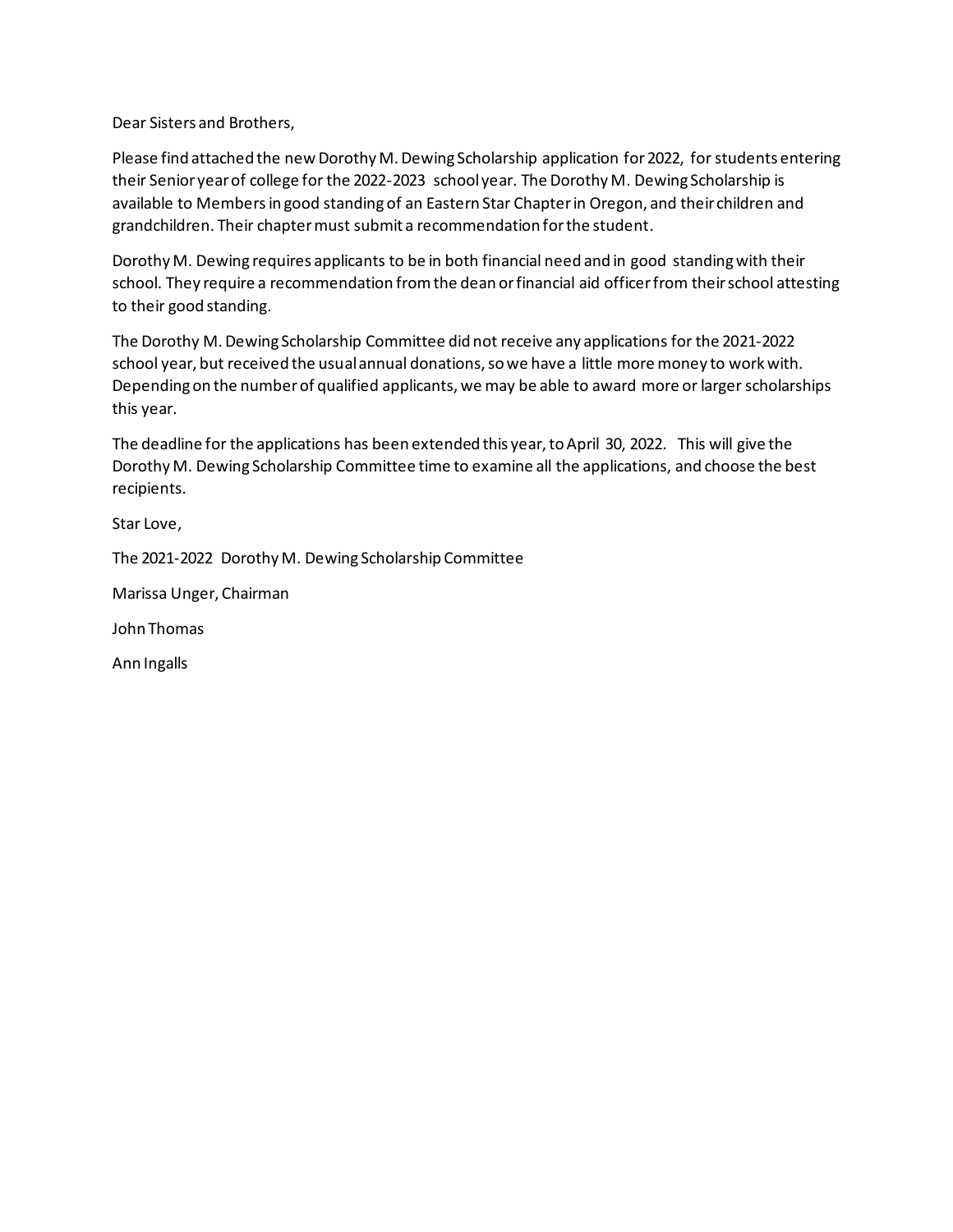### **DOROTHY M. DEWING SCHOLARSHIP ENDOWMENT COMMITTEE**



# **GRAND CHAPTER OF OREGON Order of the Eastern Star**

Application Form

## RULES REGARDING SCHOLARSHIPS

- 1. Scholarships are available to students who are members or children, grandchildren or great-grandchildren of members of an Oregon Eastern Star Chapter, and are attending an institution of higher education in Oregon.
- 2. Scholarships are awarded at the end of the junior year to worthy students in need of financial assistance for the senior year. Such scholarships will be awarded only to students who have made a satisfactory record in previous schoolwork.
- 3. To secure a scholarship, the supplication must be recommended by the Dean of Women or Men, Faculty Advisor, or Financial Aid Officer of the institution, which the applicant is attending.
- 4. Scholarship applications must also include a recommendation by the Worthy Matron, Worthy Patron or Secretary of the Eastern Star Chapter to which the applicant or family member belongs.

#### **Please return the completed application by April 30, 2022 to:**

**Marissa Unger, Chair. Dorothy M. Dewing Scholarship Endowment Committee 260 Robert Ave Grants Pass, OR 97527 541-890- 2167**

**Questions?** 

**Contact Marissa Unger at 541-890-2167 or thefrogprincess@gmail.com**

\*w*hen e-mailing, please put in subject line: Dorothy M. Dewing Scholarship* **GRAND CHAPTER OF OREGON Order of the Eastern Star**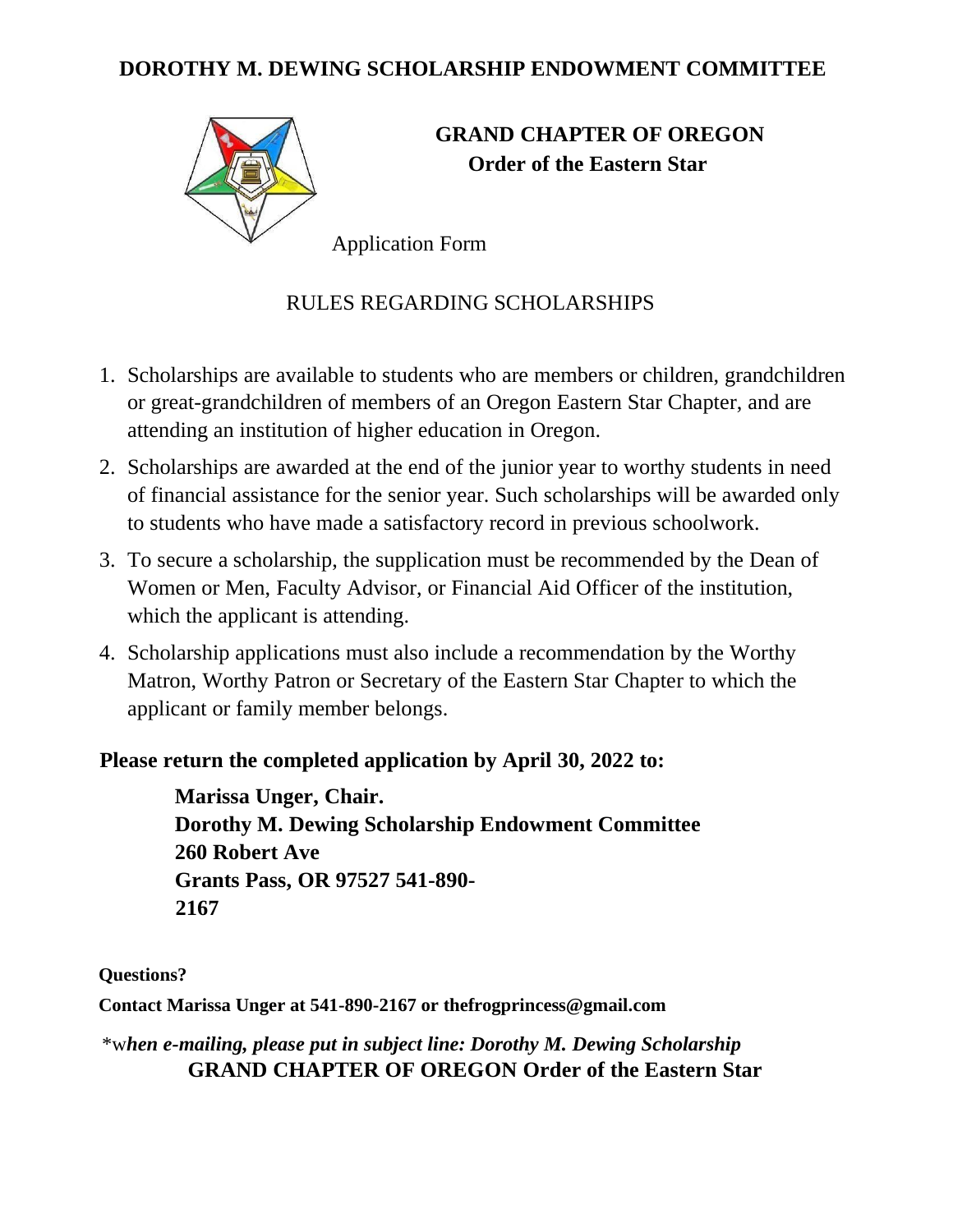# **Dorothy M. Dewing Scholarship Endowment Application**

|    | to assist me in pursuing my senior year of studies at____________________________      |  | for |
|----|----------------------------------------------------------------------------------------|--|-----|
|    | the ________ scholastic year.                                                          |  |     |
|    |                                                                                        |  |     |
|    | 1. Address of Institution                                                              |  |     |
|    |                                                                                        |  |     |
| 2. |                                                                                        |  |     |
|    | $City$ $City$ $State$ $Zip$                                                            |  |     |
| 3. |                                                                                        |  |     |
| 4. | Place of Birth:                                                                        |  |     |
| 5. |                                                                                        |  |     |
| 6. |                                                                                        |  |     |
| 7. |                                                                                        |  |     |
| 8. |                                                                                        |  |     |
| 9. |                                                                                        |  |     |
|    | 10. Oregon Eastern Star Chapter to Which You Belong: ___________________________       |  |     |
|    | 11. If you are basing your application on the membership of a relative, state their:   |  |     |
|    |                                                                                        |  |     |
|    |                                                                                        |  |     |
|    | 12. Do you, or did you belong to Job's Daughters, Rainbow or DeMolay?                  |  |     |
|    |                                                                                        |  |     |
|    | 13. Are your parents aware of your application for this scholarship and approve?______ |  |     |
|    | 14. Have you applied for a Leslie S. Parker Memorial                                   |  |     |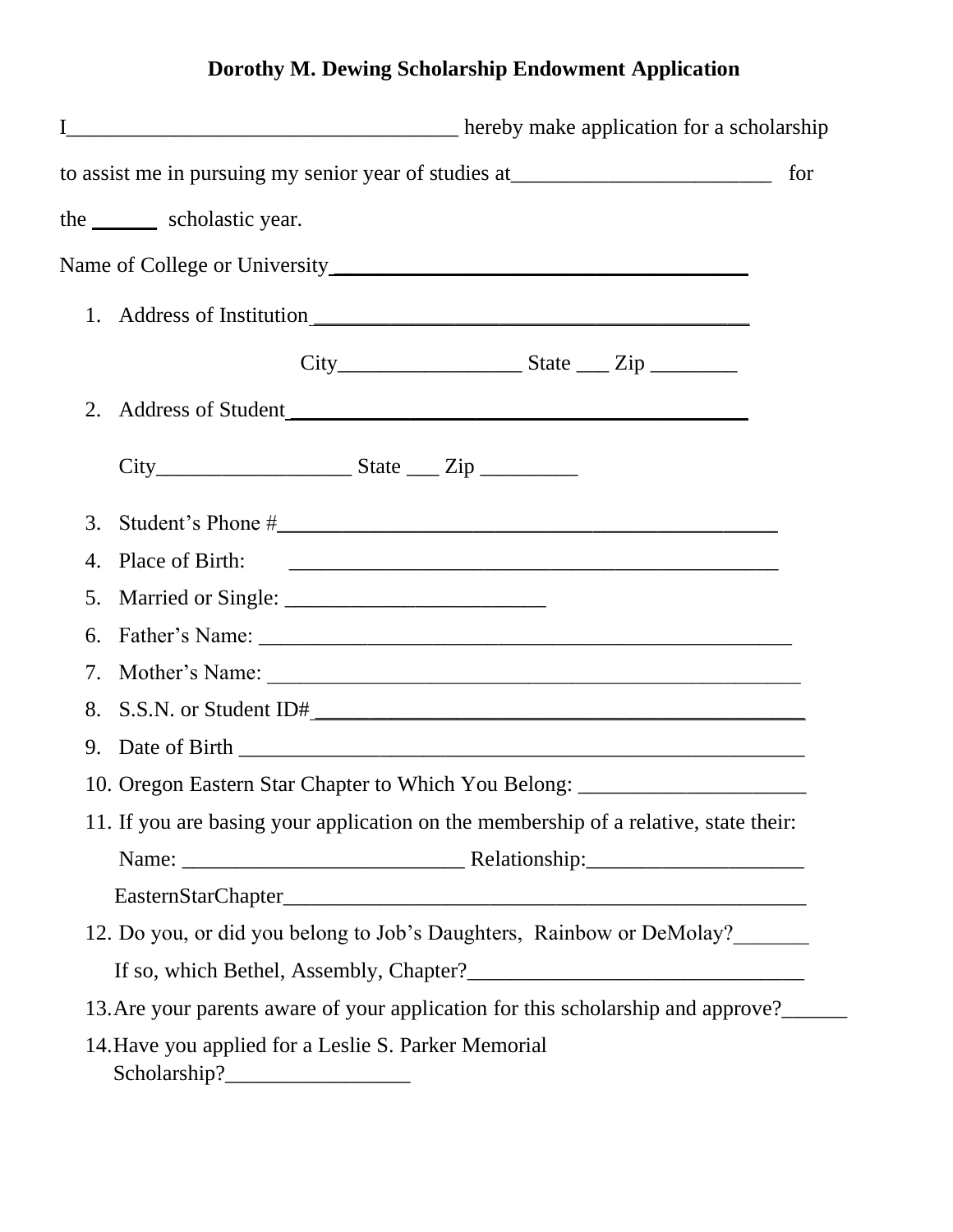- 15.Have you indebtedness\_\_\_\_\_\_ 16. If so, state nature and amount on reverse side of this sheet
- 17. What was the average of your monthly expenses last term? \_\_\_\_\_\_\_\_\_\_\_\_\_\_\_\_\_\_\_\_
- 18.Are you employed?\_\_\_\_\_\_\_\_\_\_\_\_\_\_\_\_\_\_\_
- 19.What other resource do you have (Scholarships, Grants, etc.), and amounts?

20. What is your major field of study?

## 21.**Attach an Official Transcript of Your Scholastic Standing from your freshman, sophomore and junior years.**

\_\_\_\_\_\_\_\_\_\_\_\_\_\_\_\_\_\_\_\_\_\_\_\_\_\_\_\_\_\_\_\_\_\_\_\_\_\_\_\_\_\_\_\_\_\_\_\_\_\_\_\_\_\_\_\_\_\_\_\_\_\_\_\_\_\_\_\_\_

Dorothy M. Dewing Scholarship Endowment Application

\_\_\_\_\_\_\_\_\_\_\_\_\_\_\_\_\_\_\_\_\_\_\_\_\_\_\_\_\_\_\_\_\_\_\_\_\_\_*Signature of Applicant Date* \_\_\_\_\_\_\_\_\_\_\_\_\_\_\_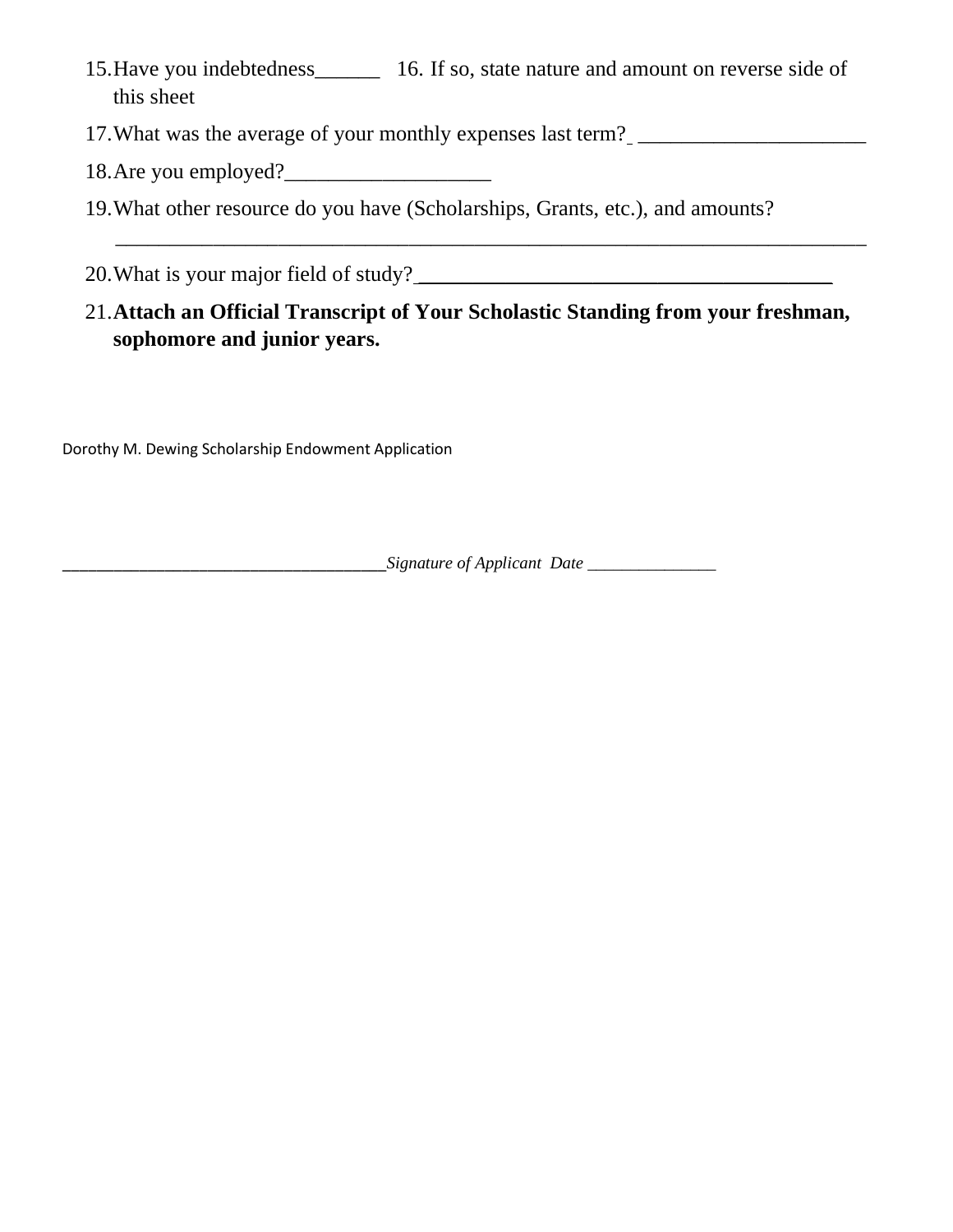#### **GRAND CHAPTER OF OREGON**



Order of the Eastern Star Dorothy M. Dewing Scholarship Endowment Committee College Reference for Scholarship Application

To: Dorothy M. Dewing Scholarship Endowment Committee Grand Chapter of Oregon Order of the Eastern Star

On the application of  $\overline{\phantom{a}}$ 

To complete her/his education in\_\_\_\_\_\_\_\_\_\_\_\_\_\_\_\_\_\_\_\_\_\_\_\_\_\_\_\_\_\_\_\_\_\_\_\_\_\_\_*College or University*

It is of great importance that this scholarship fund be made available to students who are most worthy. To this end, please furnish the following information which will be considered confidential. Consider the following points when assessing the student's performance: Studious

 $\Box$  Ambitious

□ Energetic

Conscientious Citizen

I recommend that this applicant be awarded a scholarship.

*Signature Title*

*Dean, Faculty Advisor or Financial Aid Officer*

## **DOROTHY M. DEWING SCHOLARSHIP ENDOWMENT**

## **Application Check List**